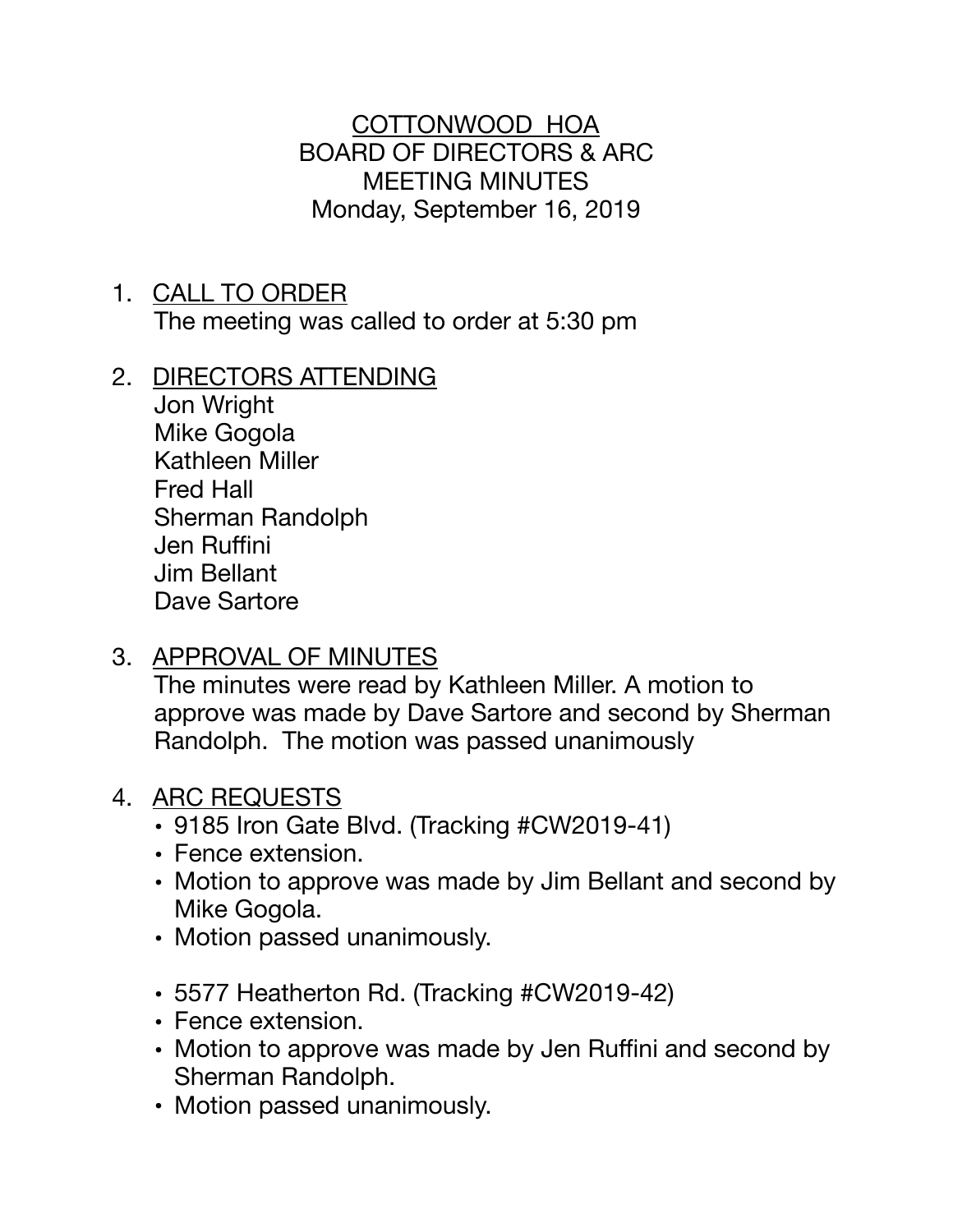- 9296 Iron Gate Blvd. (Tracking #CW2019-43)
- A 18-34 in ground pool and privacy fence.
- Motion to approve was made by Jon Wright and second by Jen Ruffini.
- Motion passed unanimously.
- 6089 Brighton Lane (Tracking CW#2019-44
- 15-30 in ground pool and tree removal.
- Motion to approve was made by Jen Ruffini and second by Sherman Randolph.
- Motion pass unanimously.
- 5577 Heatherton Rd. (Tracking#2019-45)
- Repaint front door.
- This request was not approved by the board.
- The home owner can resubmit color change.
- 6134 Boadfield Court (Tracking#2019-46)
- Covered porch/screened in closure.
- This structure was not approved by the ARC committee.
- The home owner can resubmit the plans.
- 9160 Iron Gate Blvd. (Tracking #2019-47)
- Privacy fence.
- Motion to approve was made by Dave Sartore and second
- by Mike Gogola.
- Motion passed unanimously.

## 5. OLD BUSINESS

- Milton gas need a \$535 down payment. Jon will follow up.
- Fall yard sale September, 21st. 7am-12
- Internet not needed for the back gate.
- Tree trimming, will call MR D's when needed.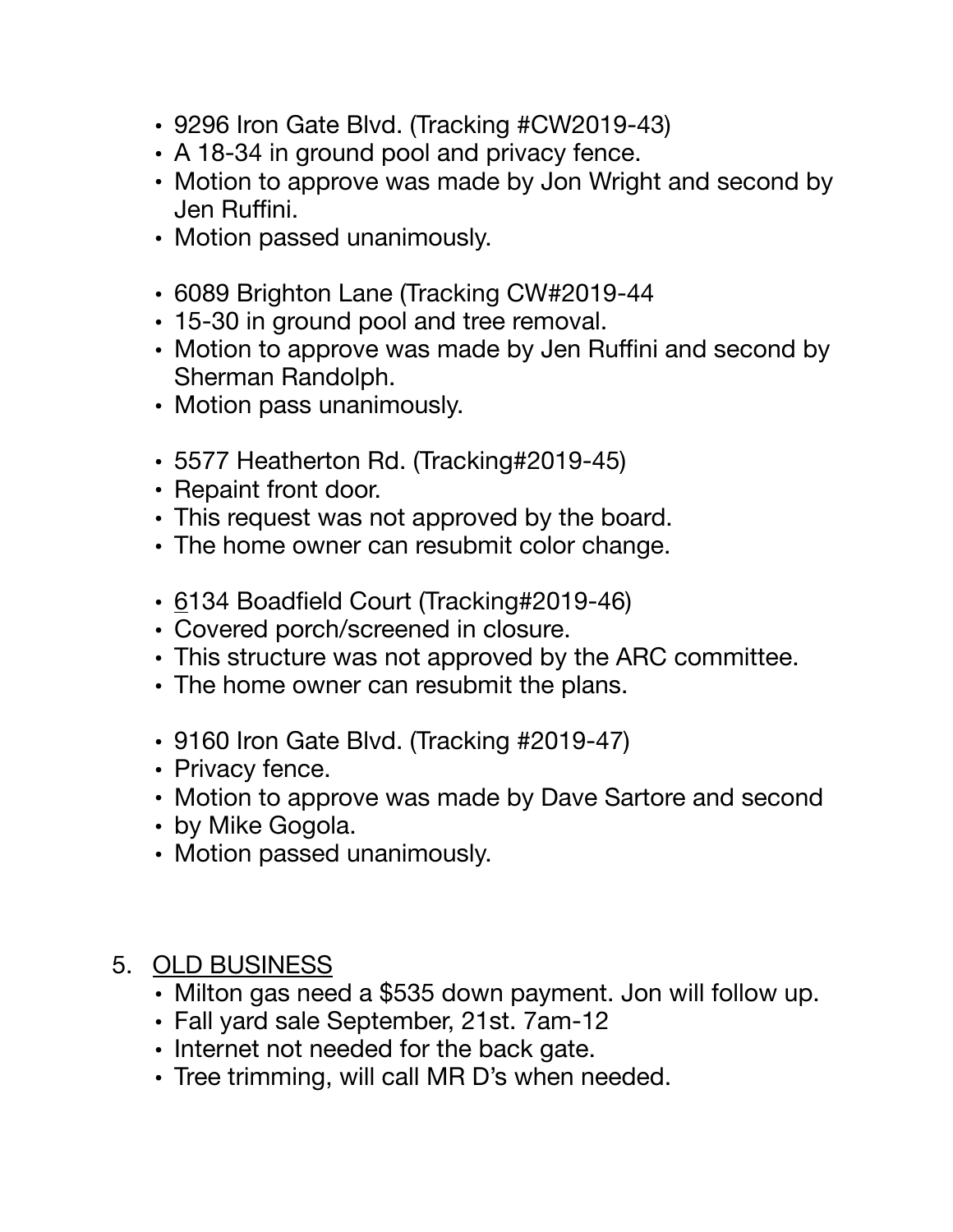## 6. NEW BUSINESS

- Jenny Ornelas step down as the president and Jon Wright became the new president.
- Jon wants team decisions, no individual input. concerns should go through Jon, who relay concerns to Joslin at Etheridge Property Mngt.
- Financials. 2 signatures needed, Jen Ruffini, and Jon Wright.
- Jon want Etheridge Property Mngt to sent him the financial report every month.
- Delinquent fee's 10% after 30 days.
- Jon has requested from Etheridge Property Mngt a list of all home owners address.
- 9289 Iron Gate Blvd was sent a letter, pool construction with out a safety fence.
- 9177 Iron Gate received certified letter from Etheridge Property about the basketball net at the end of his driveway.
- 9072 Iron Gate Blvd has been sent to the attorney about the POD's left in his driveway.
- Jon will be sending out friendly reminders to homeowners for violations.
- Jon will check the neighborhood on Mondays & Fridays.
- According to the covenants of Cottonwood no lawn signs are permitted.
- The board will take nominations for a new board member and a new Vice president.
- Mike Gogola will be come the interim Vice president.
- Alfonso Robinson will become a new board member.
- The board disused and voted on commercial vehicles to be parked in homeowners driveway.
- The voted was 5 yes's to 4 no's. Attorney will make the necessary changes to the covenants regarding this issue.

## 7. ADJOURNMENT